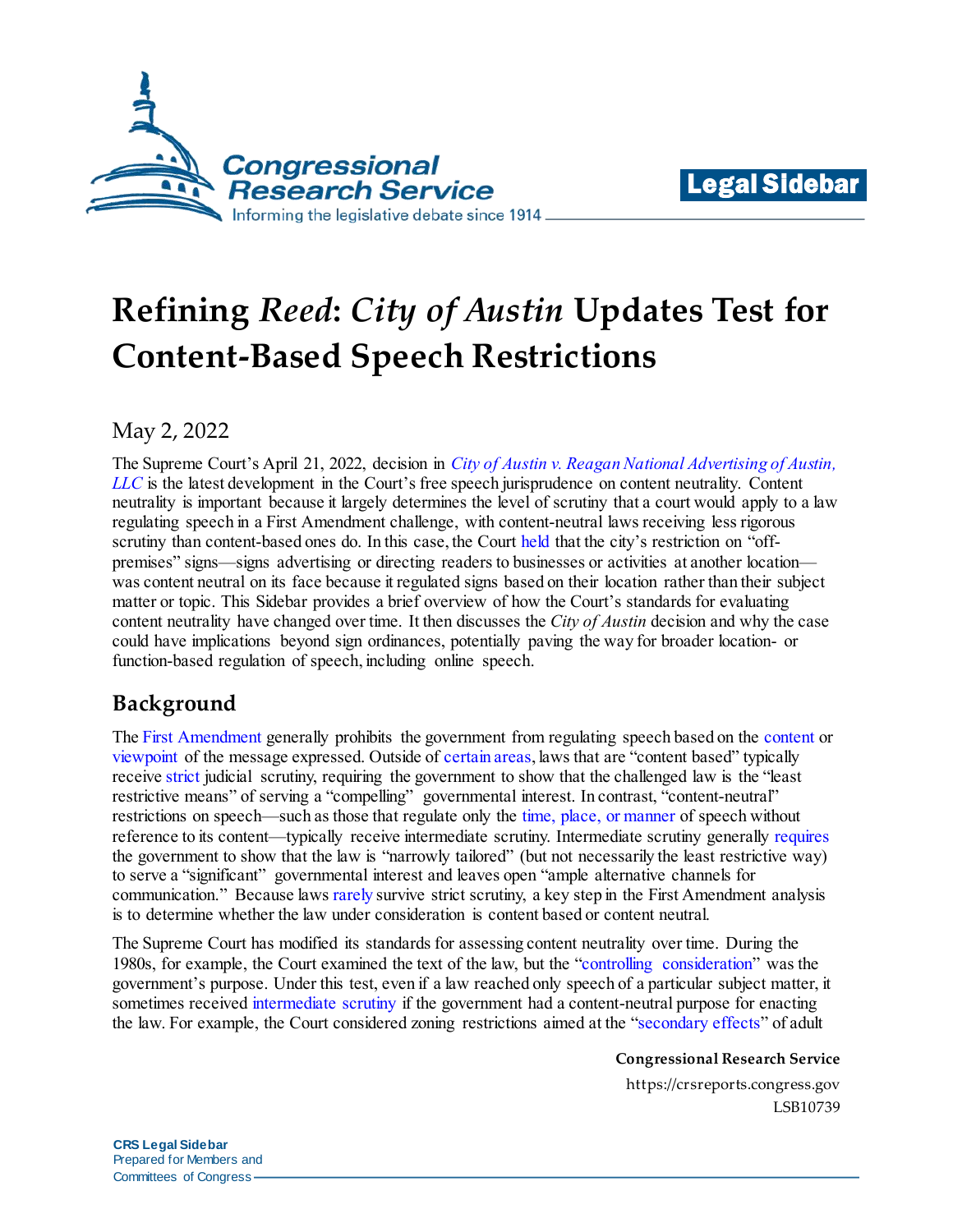movie theatres on neighboring communities to be content neutral, even though they applied only to businesses that showed that particular kind of speech.

The Court's 2015 decision in *[Reed v. Town of Gilbert](https://www.supremecourt.gov/opinions/14pdf/13-502_9olb.pdf)* restated the difference between content-based and content-neutral laws, placing more emphasis on the text of the law. *Reed* involved a local [sign ordinance](https://www.supremecourt.gov/opinions/14pdf/13-502_9olb.pdf#page=5) whose restrictions varied depending on the topic of the sign. For example, the law [imposed](https://www.supremecourt.gov/opinions/14pdf/13-502_9olb.pdf#page=6) more onerous restrictions on "temporary directional" signs than on "political" signs and more onerous requirements on "political" signs than on "ideological" signs. The Court [ruled](https://www.supremecourt.gov/opinions/14pdf/13-502_9olb.pdf#page=18) that the ordinance was content based and failed strict scrutiny. The Court [held](https://www.supremecourt.gov/opinions/14pdf/13-502_9olb.pdf#page=10) that a law is content based and "presumptively unconstitutional" whenever it "applies to particular speech because of the topic discussed or the idea or message expressed." An "obvious" form of content discrimination, the Court [observed,](https://www.supremecourt.gov/opinions/14pdf/13-502_9olb.pdf#page=10) would be a law that, on its face, "defin[es] regulated speech by particular subject matter." However, the Cour[t reasoned](https://www.supremecourt.gov/opinions/14pdf/13-502_9olb.pdf#page=10) that laws that define regulated speech by its "function or purpose" also involve "facial" content-based distinctions. Significantly, the Court [clarified](https://www.supremecourt.gov/opinions/14pdf/13-502_9olb.pdf#page=12) that while a law's discriminatory purpose can render a facially neutral law content based, a facially content-based law is subject to strict scrutiny "regardless of the government's benign motive" or "content-neutral justification." Three Justices concurred in the judgment alone. Although they agreed that the ordinance was unconstitutional, they expresse[d reservations](https://www.supremecourt.gov/opinions/14pdf/13-502_9olb.pdf#page=33) about the majority's "rigid" approach to content-based laws.

#### *City of Austin* **Case**

Like *Reed*, *City of Austin* involved a sign ordinance. Instead of distinguishing among signs based on categories such as "political" or "ideological" speech, though, th[e ordinance](https://www.supremecourt.gov/opinions/21pdf/20-1029_i42k.pdf#page=6) prohibited the construction of new off-premises signs—that is, signs advertising or directing readers to businesses or events at another location. The ordinance also provided that existing off-premises signs could not be digitized. In a lawsuit brought by two billboard operators, the U.S. Court of Appeals for the Fifth Circuit [ruled](http://www.ca5.uscourts.gov/opinions/pub/19/19-50354-CV0.pdf#page=2) that the city's distinction between on- and off-premises signs was content based and failed strict scrutiny. In order to determine whether a sign was on- or off-premises, the cour[t reasoned,](http://www.ca5.uscourts.gov/opinions/pub/19/19-50354-CV0.pdf#page=11) "one must read the sign" and ask if it relates to a business or activity at that location. In the court's view, that need to examine the sign's content meant that the law was content based under *Reed*.

The Supreme Court [reversed](https://www.supremecourt.gov/opinions/21pdf/20-1029_i42k.pdf#page=17) the Fifth Circuit's decision, [calling](https://www.supremecourt.gov/opinions/21pdf/20-1029_i42k.pdf#page=9) the appellate court's reasoning "too extreme an interpretation" of *Reed*. Justice Sotomayor wrote the majority opinion, joined by Chief Justice Roberts and Justices Breyer, Kagan, and Kavanaugh. Relying on cases in which the Court upheld laws regulating solicitation, the majority [reasoned](https://www.supremecourt.gov/opinions/21pdf/20-1029_i42k.pdf#page=12) that its precedents "have consistently recognized that restrictions on speech may require some evaluation of the speech and nonetheless remain content neutral." The Court also [recounted](https://www.supremecourt.gov/opinions/21pdf/20-1029_i42k.pdf#page=4) the long history of regulations on outdoor advertisements in the country, including a [federal law](https://www.supremecourt.gov/opinions/21pdf/20-1029_i42k.pdf#page=5) incentivizing states to limit off-premises signs near federal highways.

As to Austin's sign ordinance, the Court [acknowledged](https://www.supremecourt.gov/opinions/21pdf/20-1029_i42k.pdf#page=11) that enforcement of the law required officials to determine whether a sign "directs readers to the property on which it stands or to some other, offsite location." The Court [observed,](https://www.supremecourt.gov/opinions/21pdf/20-1029_i42k.pdf#page=11) however, that unlike the ordinance in *Reed*, the city's code did not "single out any topic or subject matter for differential treatment," and enforcement did not turn on the sign's "substantive message." The "message on the sign matters," the Cour[t reasoned,](https://www.supremecourt.gov/opinions/21pdf/20-1029_i42k.pdf#page=11) "only to the extent that it informs the sign's relative location." The Court [concluded](https://www.supremecourt.gov/opinions/21pdf/20-1029_i42k.pdf#page=11) that such a "location-based regulation" was content neutral on its face and subject to intermediate rather than strict scrutiny. However, the Court [remanded](https://www.supremecourt.gov/opinions/21pdf/20-1029_i42k.pdf#page=16) the case to the lower courts to consider whether there was any evidence the law might be content based because of an "impermissible purpose" and to conduct the intermediate scrutiny analysis in the first instance.

Although Justice Breyer joined the majority opinion, h[e wrote separately](https://www.supremecourt.gov/opinions/21pdf/20-1029_i42k.pdf#page=18) to reiterate his concerns with the consequences of *Reed*'s rigorous content-based standard. Justice Alito [dissented in part.](https://www.supremecourt.gov/opinions/21pdf/20-1029_i42k.pdf#page=25) In his [view,](https://www.supremecourt.gov/opinions/21pdf/20-1029_i42k.pdf#page=27) the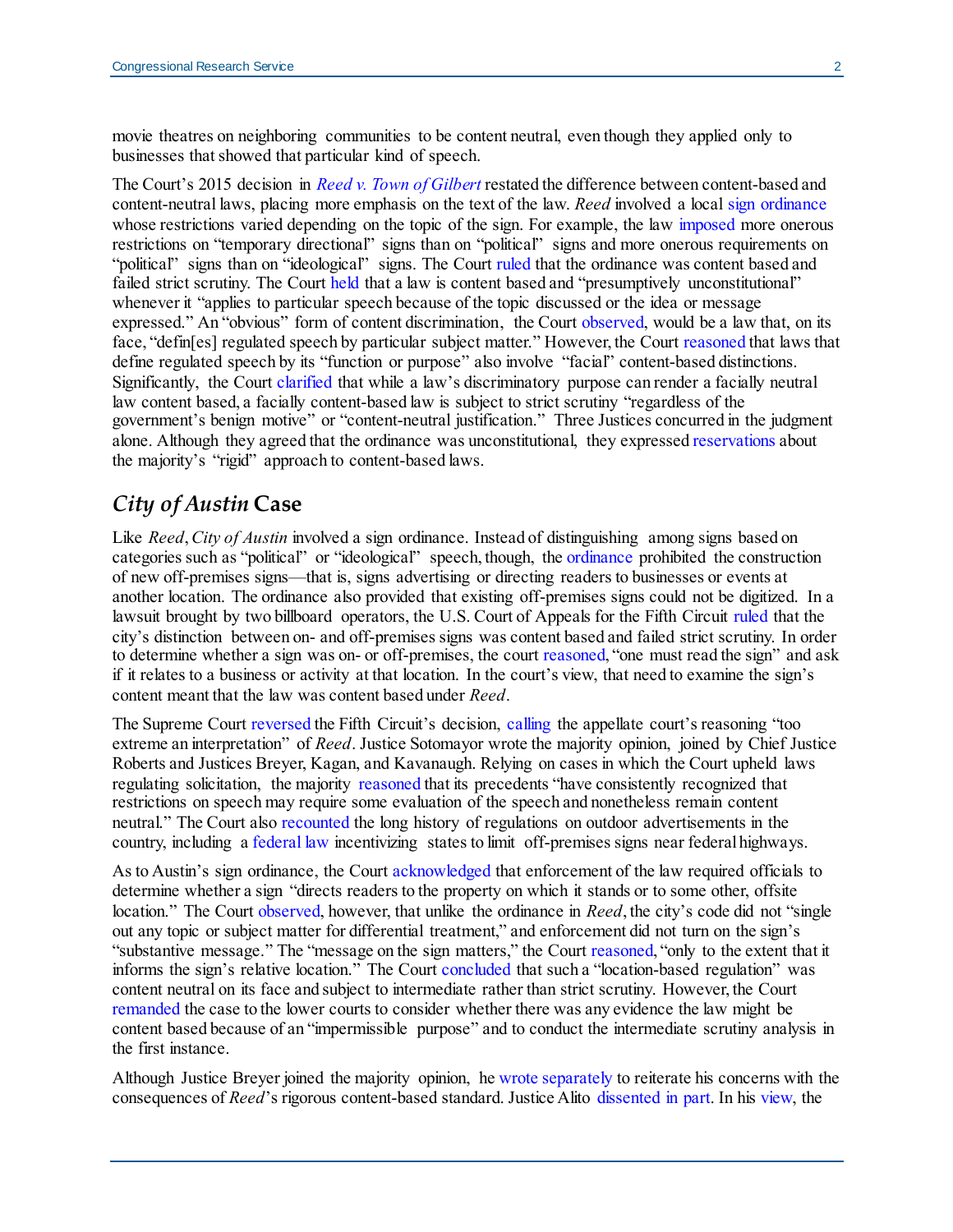sign code "clearly discriminate[d]" based on content, but the Fifth Circuit erred by invalidating the challenged provision in all its applications.

Justice Thomas, the author of the majority opinion in *Reed*[, dissented on broader grounds,](https://www.supremecourt.gov/opinions/21pdf/20-1029_i42k.pdf#page=29) joined by Justices Gorsuch and Barrett. In the [dissent's view,](https://www.supremecourt.gov/opinions/21pdf/20-1029_i42k.pdf#page=29) the city's ordinance was content based because it turned on a sign's message—specifically, whether a sign "promote[d] an on- or off-site event, activity, or service." The dissent [opined](https://www.supremecourt.gov/opinions/21pdf/20-1029_i42k.pdf#page=34) that the majority had "implicitly rewrit[ten] *Reed*'s bright-line rule," turning it into an "unworkable" rule that deems laws content neutral if they are "based on a sufficiently general or broad category of communicative content."

#### **Potential Consequences for First Amendment Law**

Depending on how lower courts interpret *City of Austin*, the decision could make subtle or sweeping changes to First Amendment law. *City of Austin* reaffirmed at least some aspects of the *Reed* test for evaluating whether a law is content based or content neutral. The majority appeared to [agree](https://www.supremecourt.gov/opinions/21pdf/20-1029_i42k.pdf#page=12) that a law is content based if it regulates speech based on its subject matter, topic, or viewpoint, and it did not disrupt *Reed*'s holding that facially content-based laws receive strict scrutiny. Thus, the decision's ramifications for First Amendment law may be more limited than they might have been had the Court affirmed the Fifth Circuit's decision or returned to its pre-*Reed* approach of lesser scrutiny for laws with a content-neutral justification.

The point of disagreement between the Court and the dissenting Justices was over whether classifications that depend on a sign's ["message"](https://www.supremecourt.gov/opinions/21pdf/20-1029_i42k.pdf#page=11) necessarily make a law facially content based. The majority [held](https://www.supremecourt.gov/opinions/21pdf/20-1029_i42k.pdf#12) that some laws requiring a regulator to consider a sign's message may nonetheless be content neutral, while the [dissenting](https://www.supremecourt.gov/opinions/21pdf/20-1029_i42k.pdf#page=29) Justices would have held that the need to consider the sign's message makes the law content based and thus subject to strict scrutiny. That difference points to the next set of issues that lower courts may have to address and could have significant consequences for legislatures seeking to regulate speech based on its physical location, proximity to the speaker, or other characteristics apart from its subject matter, topic, or viewpoint.

Given the Court's [acknowledgement](https://www.supremecourt.gov/opinions/21pdf/20-1029_i42k.pdf#page=11) that a sign's "message" mattered for purposes of determining compliance with Austin's code, lower courts must likely hold that at least some laws are content neutral under *City of Austin* even if they turn on the message expressed. If courts interpret that rule narrowly, they may apply intermediate scrutiny to laws with a ["location-based](https://www.supremecourt.gov/opinions/21pdf/20-1029_i42k.pdf#page=16) and content-agnostic on-/off-premises distinction" similar to the particular law in *City of Austin*. Even this narrow interpretation, however, could signal an expansion of the types of distinctions that qualify as content-neutra[l time, place, or manner](https://tile.loc.gov/storage-services/service/ll/usrep/usrep468/usrep468288/usrep468288.pdf#page=6) restrictions on speech, particularly if extended outside of the context of sign ordinances. For example, would *City of Austin* allow a state to prohibit pregnancy resource centers fro[m posting signs](https://www.supremecourt.gov/opinions/17pdf/16-1140_5368.pdf#page=11) about any off-premises entities or activities? Would Congress have more leeway to regulate online speech across all topics because an internet user has posted it on another person's website or social media page as opposed to the user's own site or page? *City of Austin* suggests that such laws—at least on their face—would distinguish speech based on its physical or [virtual](https://www.supremecourt.gov/opinions/16pdf/15-1194_08l1.pdf#page=7) location rather than its content and thus could receive intermediate scrutiny. Under that test, such laws would still need to be narrowly tailored to advance a significant government interest and leave open ample alternative channels for communication.

Alternatively, courts could give *City of Austin* a broader interpretation, applying it to identify other kinds of message-based distinctions that could be considered content neutral and thus subject to intermediate scrutiny. Justice Thomas's dissent [highlighted,](https://www.supremecourt.gov/opinions/21pdf/20-1029_i42k.pdf#page=35) for example, the Court's statement that the off-premises restriction did not turn on a sign's ["substantive](https://www.supremecourt.gov/opinions/21pdf/20-1029_i42k.pdf#page=11) message," a point that may invite lower courts to identify other kinds of messages as non-substantive. In particular, the dissent [questioned](https://www.supremecourt.gov/opinions/21pdf/20-1029_i42k.pdf#page=38) whether restrictions on "editorializing" or "anonymous" speech would evade strict scrutiny review under the Court's decision because they do not single out a particular topic or subject matter. For example, if Congress were to ban